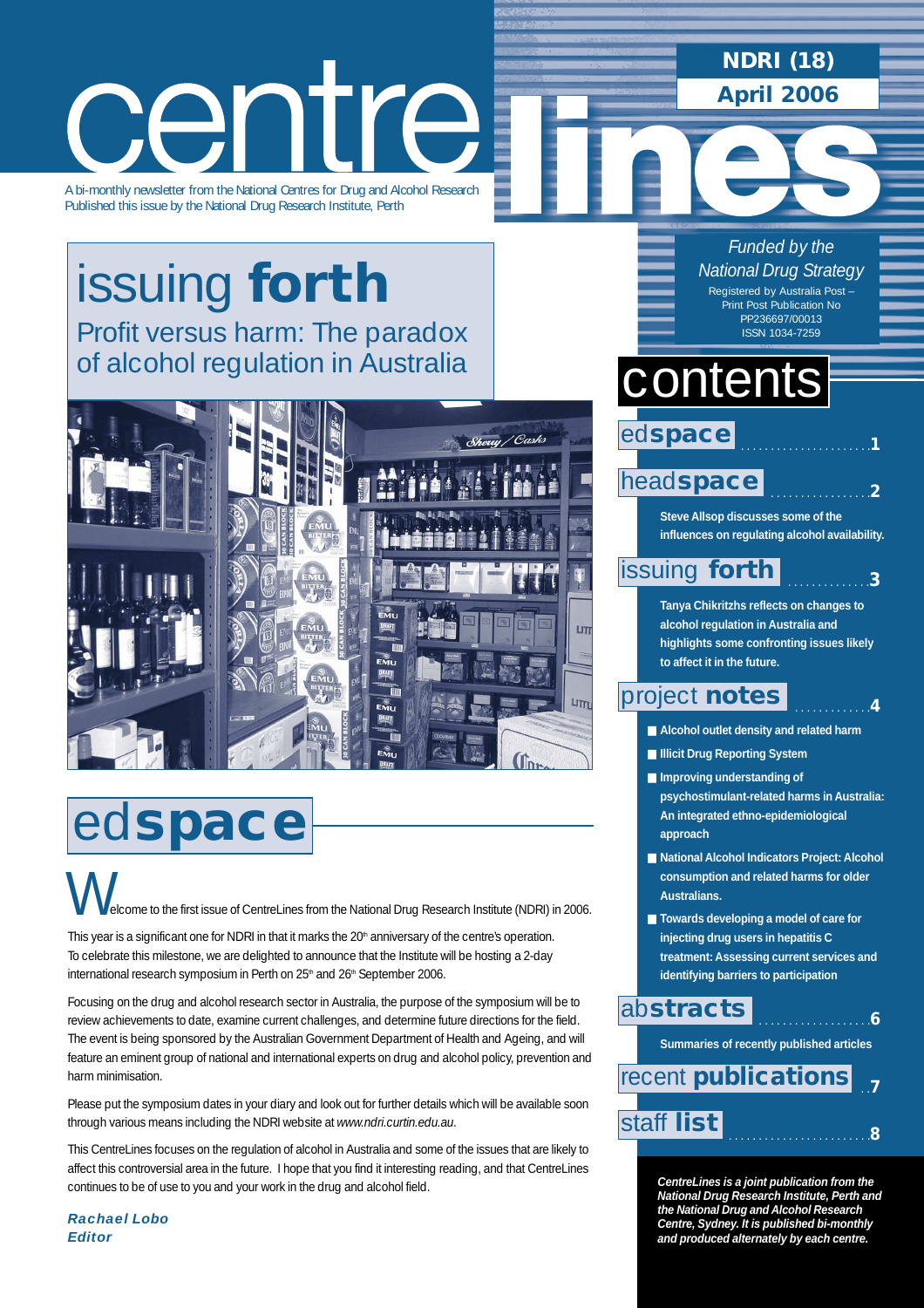## <span id="page-1-0"></span>centre lines

# head**space**

### Regulating alcohol availability

In the current edition of CentreLines, Tanya Chikritzhs reminds us that alcohol is no ordinary commodity and that decisions about its availability can have a significant impact on the level of harm experienced by individuals and the whole community. More easily accessible alcohol and low enforcement of liquor licensing regulations are associated with an increase in alcohol use and related harm. Controls on availability and enforcement of regulation are associated with decreases in harm. This observation is not remarkable. However, while such relationships are accepted in relation to a wide range of drugs, it has been a challenge to develop alcohol regulations based on this premise. We must continue to ensure that the evidence influences decision making – we cannot, with impunity, make alcohol more available.

Over the last few decades, a number of influences (jurisdictional pressures; compliance with the National Competition Policy) have resulted in liberalisation of alcohol availability. Liberalisation is often defended by recourse to the claim that alcohol problems beset a small proportion of the population and that proposed changes will have an overall benefit for the broader community. It is important that such beliefs are effectively challenged by the evidence that a large proportion of the population use alcohol at levels that pose risk in the short and long term, that a large proportion of the Australian

population are affected not only by their own drinking, but the drinking of those around them, and that increased availability increases these risks. The costs of alcohol related harm are substantial and have human and economic impact through the whole Australian community.

It is heartening to see that harm minimisation has been included as central in many recent changes and proposed changes to liquor licensing legislation. However, the translation of this into effective strategies remains to be seen, simply because of the recency of the changes and the tension between harm minimisation and interpretation of the implications of the National Competition Policy (NCP). Those who rely on the NCP as a rationale to support unfettered liberalisation should be mindful that this is not a view expressed by members of the National Competition Council. In 2005 Crawford and Feil<sup>1</sup> reported that

*There is no conflict between appropriate regulation of alcohol sales and the National Competition Policy.*

They were particularly concerned to note that the key issue is not whether there is a requirement for regulation, but whether

*particular regulatory responses are properly directed at harm reduction and whether they work. … regulation that successfully addresses* 



*the public interest but also restricts competition can be justified, so long as the impact on competition is minimised.*

Their comments make it clear that compliance with the NCP need not be an automatic call to increase alcohol availability.

Many governments have now taken the first important step of declaring harm minimisation to be an important rationale for and component of liquor licensing regulation. The test will be the degree to which evidence-based strategies are adopted to support such intent.

#### *Steve Allsop*

### **References**

**1. Crawford, D. and Feil, J** (2005) Foreword to Marsden Jacob Associates, Identifying a framework for regulation in packaged liquor retailing. Report prepared for the National Competition Council as part of the NCC Occasional Series, Melbourne.

## issuing **forth**

### Profit versus harm: The paradox of alcohol regulation in Australia

This Issuing Forth reflects on some of the changes that have occurred among the various Liquor Acts in Australia and highlights some of the confronting issues likely to affect the future of alcohol regulation in this country.

The prescription and enforcement of liquor legislation in Australia falls individually to each of the states and territories. Each jurisdiction has its own Liquor Act (or equivalent), which is reviewed from time to time with a view to making improvements and amendments. The reviews which occurred in the 1980s and 1990s ultimately led to most jurisdictions adopting, at least in principle, "harm minimisation" as a primary objective of liquor legislation. Indeed, for some jurisdictions this represented a fundamental shift of focus. However, it is worth reflecting on the fact that up until recently the main purpose of most Liquor Acts was to ensure a viable liquor industry. Victoria serves as a good example of this. For the current Liquor Control Reform Act 1998 of Victoria, the central object is:

*… to contribute to minimising harm arising from the misuse and abuse of alcohol … by such means as restrictions on supply and responsible liquor service.* However, prior to that, the purpose of the Victorian Liquor Control Act 1987 was to:

*… respond to community interest … by such means as the (a) promotion of economic and social growth in Victoria … (b) facilitating the development of a diversity of licensed facilities … (c) providing adequate controls over the sales, disposal and consumption of liquor.*

In New South Wales (NSW), the Liquor Act 1982 states that:

*A primary object of this Act is liquor harm minimisation, that is, the minimisation of harm associated with misuse and abuse of liquor (such as harm arising from violence and other anti-social behaviour). The court, the Board, the Director, the Commissioner of Police and all other persons having functions under this Act are required to have due regard to the need for liquor harm minimisation when exercising functions under this Act. In particular, due regard is to be had to the need for liquor harm minimisation when considering for the purposes of this Act what is or is not in the public interest.*

In response to public perceptions of increasing alcoholrelated problems the

NSW government hosted the 2003 NSW Alcohol Summit<sup>1</sup> which was widely attended by key stakeholders including: alcohol industry representatives; community groups; representatives from the health sector; local, state and federal governments; and researchers from throughout Australia. Despite the fact that NSW still maintains some of the most liberal alcohol regulations in Australia (especially in relation to trading hours), many summit delegates felt that the alcohol industry should accept greater responsibility for the manner in which alcohol is consumed. Moreover, the Alcohol Summit was clear in its support for a more determined and unambiguous focus on the public health responsibilities of alcohol control policies<sup>2</sup>.

In Western Australia (WA), the original Liquor Licensing Act 1988 identified four primary objectives centered around the development of liquor, hospitality and tourism, with no reference to harm minimisation policy. However, the current Act

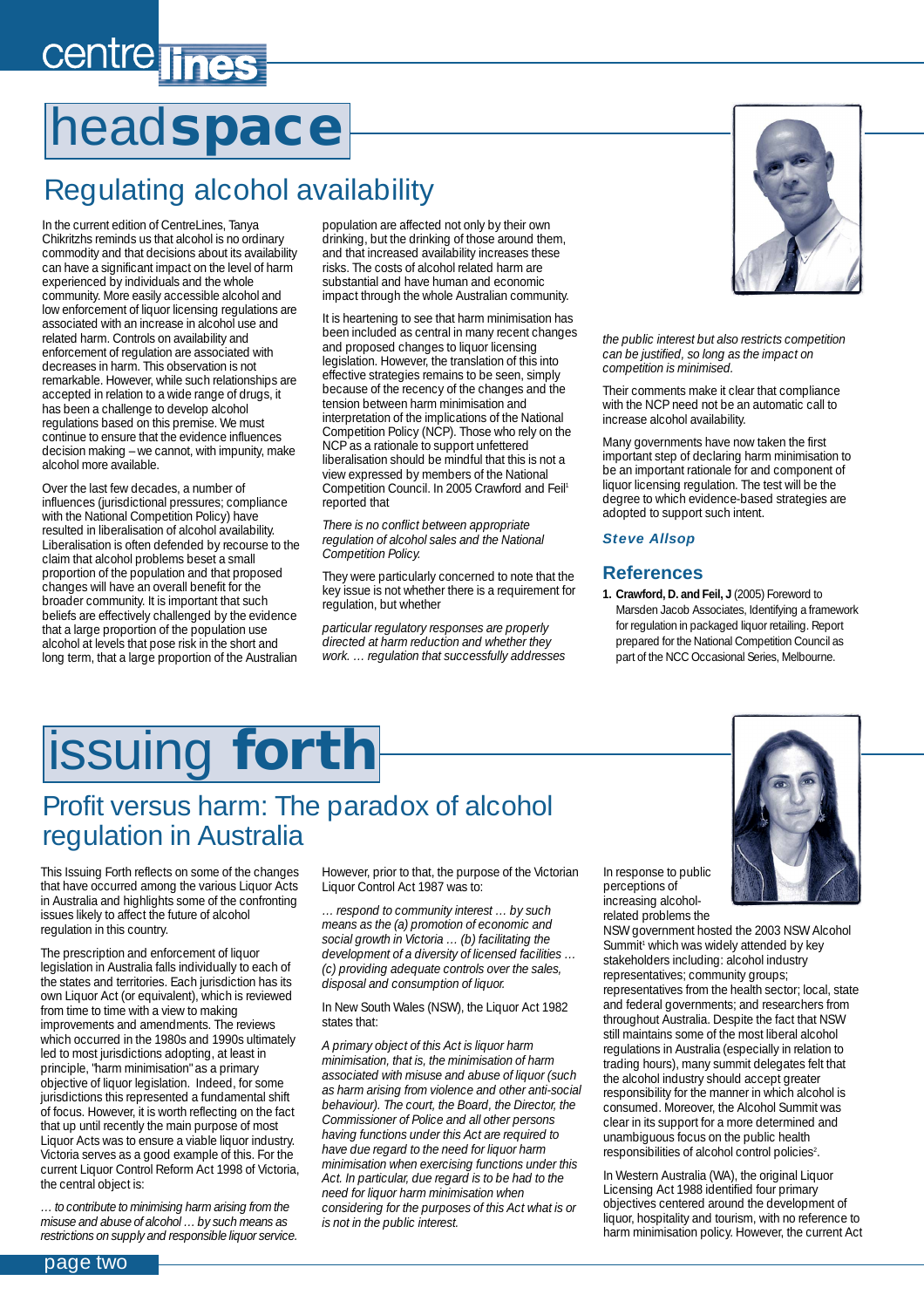## <span id="page-2-0"></span>issuing **forth continued..**

(amended in 1998) explicitly identifies harm minimisation as a primary objective. It is worth noting though that the secondary objects include;

*a) the proper development of the liquor, hospitality and related industries in the State … b) to cater for the requirements of the tourism industry*

In the current decade, however, new forces have come into play at a federal level that have the potential to de-rail some of the ground made in the name of public health and safety. The federal government's push toward eliminating anticompetitive practices throughout Australia has created some incompatibilities between itself and the states that administer jurisdiction-based liquor laws. In late 2003, after refusing to meet requirements in relation to de-regulation of the liquor industry stipulated by the national competition policy, NSW was fined \$51 million by the federal treasurer. In a radio interview in December 2003, Premier Bob Carr accused the federal government of forcing the NSW government to adopt polices that 'encourage alcoholism, all in the name of competition<sup>3</sup>. WA was also fined for similar breaches of the national competition policy. Thus, despite the recognition, in principle, by all states and territories that harm minimisation should be a fundamental objective of alcohol control policy, the effectiveness of such regulatory approaches may be undermined by conflicting national policy.

Another round of Liquor Act reviews are now due across Australia, with the 2005 WA Report of the Independent Review Committee<sup>4</sup> indicating where change may occur in the near future. In particular, under the guise of facilitating the national competition policy and supporting tourism, the Review makes a number of recommendations which reflect the national preoccupation of tinkering with trading hours for licensed premises and the application of extended trading permits. Among the recommendations relating to trading hours is that hotels and taverns be allowed to trade to midnight on Sundays. Under current legislation trading after 10pm on Sundays by hotels/taverns is only allowed where an extended trading permit (ETP) is applied for and granted by the Director of Liquor Licensing.

The local research evidence in relation to the impact of longer trading hours for hotels/taverns on levels of alcohol consumption and related harms is clear enough. A Perth study of the very hotels to which the changes may apply, found that hotels/taverns which received an additional one or two hours of trading on the busiest nights of the week (ie Fridays, Saturdays and Sundays) were associated with a 70% increase in violent assault in and around the premises and a 50% increase in drink driver road crashes where the driver last drank at the premises. The study was also able to clearly demonstrate that the extra harm was a direct result of greater alcohol purchases made by these hotels, and, it follows, greater levels of sales<sup>5,6</sup>. A clear financial advantage was indicated for those licensees that obtained the extra trading hours. On average, hotels/taverns that obtained ETPs increased the volume of their wholesale alcohol purchases by 85% over and above the general increases found for premises with standard hours<sup>7</sup>.

These findings are not unique to WA. In NSW, Briscoe and Donnelly from the NSW Bureau of Crime Statistics and Research recently conducted a study which examined police recorded violent incidents that occurred on licensed premises in inner-urban regions of Sydney, Newcastle and Wollongong8 . The study found that a small proportion of between 8% and 12% of hotels accounted for between 60% and 80% of all assaults on hotel premises and that the assaultive incidents which occurred on licensed premises were concentrated late at night or early in the morning and on weekends. They also showed that hotels with 24-hour trading recorded greater numbers of assaults than those with 'normal' extended trading hours (ie up to 3am closing time). In turn, hotels with 'normal' extended hours showed higher levels of recorded assaults than hotels with standard trading hours (ie no extension of closing time). Of the hotels that were associated with more than 10 assaults, 74% had 24-hour trading and the remaining 26% were attributed to hotels with shorter extended trading hours. Nevertheless, about 20% of 24-hour and about 50% of normal extended trading hotels had no assaults. No hotels with normal trading hours recorded more than 10 assaults.

It has to be borne in mind that a licensee's desire or determination to operate their business for longer hours must primarily come down to a business decision made in the context of a competitive and largely profit-driven industry. Presumably, individual licensees weigh-up the probable costs (eg increased wages, power costs, inconvenience) and benefits (eg greater alcohol sales, larger profits) to their businesses of taking on later trading hours. It is reasonable to assume therefore that licensees who embrace late trading hours must foresee an overall benefit to their bottom line, that is, alcohol sales and profitability. Yet, the majority of WA licensees have never applied for an ETP. This is also the case in NSW, where, when given the opportunity, the vast majority of licensees had no intention of extending their trading hours, most believing that there was not enough demand to warrant an increase<sup>9</sup> .

So what sort of premises are best suited to turn a profit from longer trading hours? The Perth study has indicated that the hotels/taverns which will apply for an ETP at some time are more likely to be located in inner city areas than premises that prefer to trade with standard hours. Perhaps more telling is the fact that even before they begin to trade with extended hours, hotels/taverns which eventually obtain an ETP are known to purchase significantly larger quantities of "high-risk" beverages known to be associated with violent assault and road crashes (eg regular strength beer and spirits) but not "low-risk" beverages, than their counterparts with standard trading hours. In addition, even while they are still trading with standard hours, hotels/taverns which apply for an ETP are more likely to be identified by drink drivers involved in road crashes as their "last place of drinking". These drink drivers are, on average, about 3 years younger than those who last drank at premises with standard hours<sup>6</sup>.

Given the existence of local and relevant Australian research evidence, it is difficult to reconcile how a Liquor Act, the primary object of which is to minimize harm could be used to support actions which are likely to exacerbate that harm. No doubt, deference to national competition policy, the weeding out of anti-competitive practices, well funded special interest groups and support for the "tourism industry" have brought

considerable pressure to bear. Nevertheless, if there exists a will to put policy into practice, at the very least the various Acts should support those responsible for enforcing them as far as possible, and resist implementing changes which have the potential to increase levels of harm.

The consumption of alcohol in Australia and its related outcomes are deeply embedded in cultural, economic, legal and health systems. The production and sale of alcohol generates significant income for producers, manufacturers and those who operate licensed premises. The industry also provides employment and social opportunities for individuals. Many benefit from the funds generated by alcohol taxation, exports and tourism related to the sale of alcohol.

Despite its legal status, alcohol is a drug, the sale and supply of which must remain regulated, but with a strengthened resolve to truly embrace practices which minimise the harm and do away with those practices that prolong and inflame it. To do otherwise would be to assume that alcohol is merely a "commodity" to be bought and sold with impunity. This would be a mistake for which we would all pay.

### *Tanya Chikritzhs*

### **References**

- **1. Chikarovski, K. & Blewett, N.** (2003). *NSW Alcohol Summit Communiqué,* Friday 29th August 2003. Available at: www.alcoholsummit.nsw.gov.au/communique. Accessed: April 2004.
- **2. Haber, P., Conigrave, K. and Wodak, A.** (2003). NSW alcohol summit: getting a better grip on our favourite drug, conference report. *Medical Journal of Australia 179(10): 521–522.*
- **3. Long, S.** (2003). *Carr criticises Fed Govt over \$51–mil anticompetition fine.* Australasian Association of Convenience Stores Incorporated. Available at: http://www.aacs.org.au/affairs/documents/radio am.pdf. Accessed: May 2004
- **4. Report of the Independent Review Committee** (2005). Liquor Licensing Act 1988.
- **5. Chikritzhs, T. & Stockwell, T.** (2002). The Impact of Later Trading Hours for Hotels on Levels of Violence. *Journal of Studies on Alcohol* 63(5): 591-599.
- **6. Chikritzhs, T. and Stockwell, T.** (in press) The Impact of Later Trading Hours for Hotels on Levels of Impaired Driver Road Crashes and Driver Breath Alcohol Levels. *Addiction*
- **7. Chikritzhs, T., Stockwell, T., Masters, L.** (1997). *Evaluation of the public health and safety impact of Extended Trading Permits for Perth hotels and night-clubs.* Technical report. Perth; National Centre for Research into the Prevention of Drug Abuse, Curtin University of Technology.
- **8. Briscoe, S. & Donnelly, N.** (2003). Problematic licensed premises for assaults in inner Sydney, Newcastle and Wollongong. *The Australian and New Zealand Journal of Criminology 36(1): 18–33.*
- **9. Maher, L., Flaherty, B. & Saunders, J.,** (1994). *Flexible trading hours for hotels and bottleshops in NSW.* Sydney: Drug and Alcohol Directorate, NSW Health Department.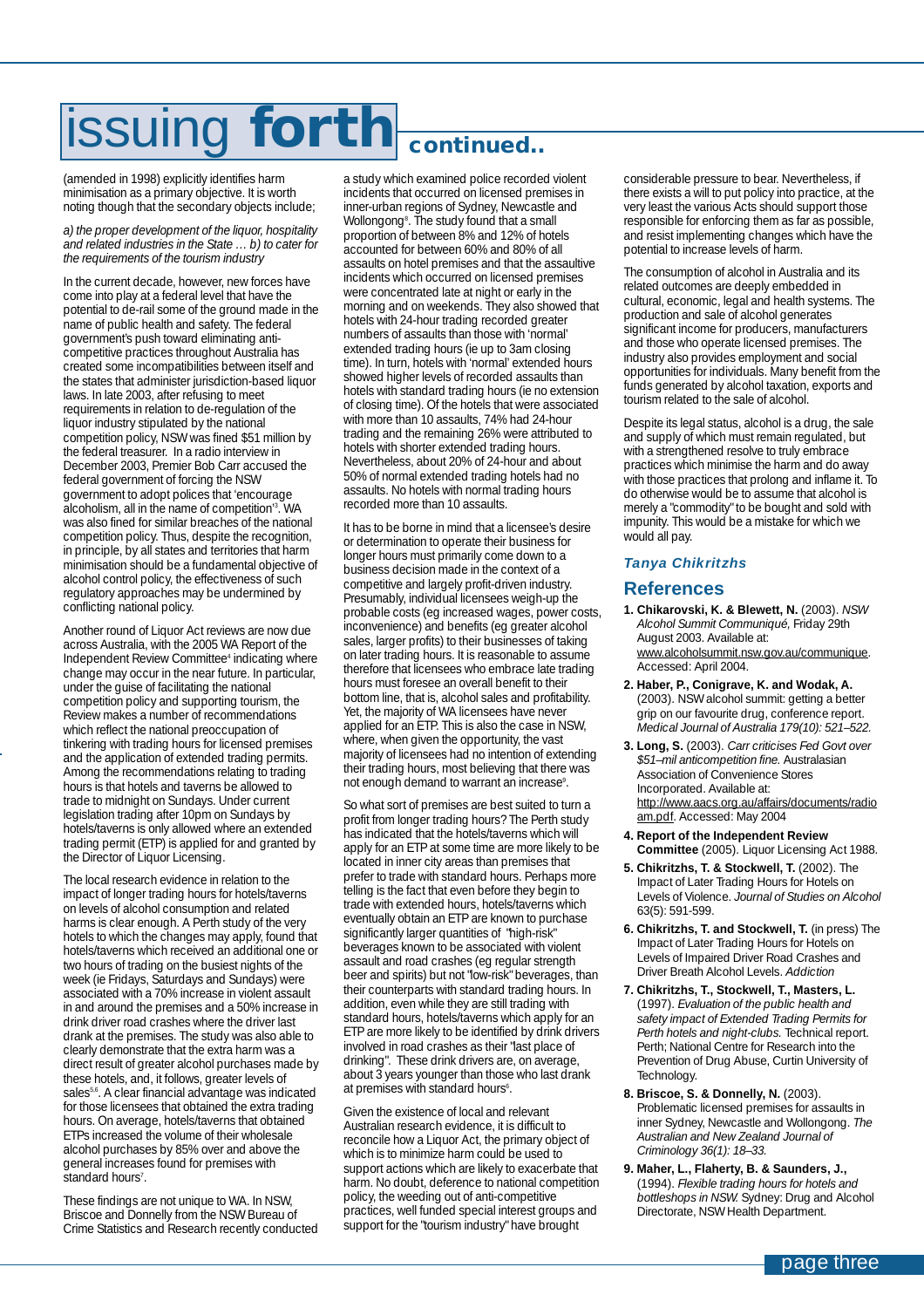## <span id="page-3-0"></span>centre lines

## project **notes**

### Alcohol outlet density and related harm

### *Paul Catalano and Tanya Chikritzhs*

The use of policy interventions to minimise alcohol related harm by controlling alcohol outlet density is not currently considered within legislation in Western Australia (WA). This project aims to determine whether it is feasible to develop a model of alcohol outlet density that can be used to inform such interventions. The feasibility study will focus on WA but will also include an assessment of the practicalities of developing such models in other states and territories in Australia. To determine if such a model is feasible, this project will provide a comprehensive international literature review of the methodologies, applications and critiques of the relatively new field of alcohol outlet density analysis. An assessment of data sources for use in constructing a model based around statistical analysis in SPSS and geographical analysis using the ArcView geographic information system will allow some preliminary testing of the relationship between outlet density and alcohol related harms in WA. Data sources being assessed include: morbidity and mortality data from the Health Department of WA and the Australian Institute of Health and Welfare, assault and drink driving data from the WA Police Service and wholesale alcohol purchase data from the Liquor Licensing Division of the Office of Racing Gaming and Liquor, WA. Based on the outcomes of this analysis, suggestions for a possible model will be outlined. This project is funded by a grant from the National Drug Law Enforcement Research Fund and is supported by the Health Department of WA and the WA Police Service.

### Illicit Drug Reporting System

### *James Fetherston and Simon Lenton*

The Illicit Drug Reporting System (IDRS) has been operating in Western Australia (WA) since 1999. The project, which is funded by the Australian Government Department of Health and Ageing and the National Drug Law Enforcement Research Fund aims to serve as an early warning system for detecting emerging trends in illicit drug markets and in patterns of use. The IDRS is conducted on an annual basis in the capital cities of all Australian jurisdictions and coordinated at a national level by the National Drug and Alcohol Research Centre in Sydney. It attempts to triangulate data from three distinct sources: interviews conducted with regular injecting drug users (IDU), interviews with "key experts" (outreach workers, NSEP staff, drug counsellors, law enforcement officials, emergency department staff etc) and with existing formalised data

sources (ambulance callouts to overdoses, calls to the Alcohol and Drug Information Service, police purity analysis of drug seizures etc).

Data obtained from the 2005 survey reveals that striking changes have recently taken place amongst the IDRS sentinel IDU population. Following the onset of the so called "heroin drought" in 2001, WA IDU became the leading consumers of methamphetamine in any Australian jurisdiction. In the most recent survey however this situation appears to be reversing. The number of IDU in the sample reporting use of these drugs within the last six months fell to match the national level, and the number citing methamphetamine as their drug of choice also fell significantly. In part, this change appears to have been driven by increases in the price of methamphetamine and users' perceptions that purity and, in the case of crystal methamphetamine, availability have declined.

In contrast to the decline in methamphetamine use amongst regular injectors, the 2005 survey found a level of users describing heroin as their drug of choice that was unprecedented since the IDRS was first implemented in WA. Despite this, there was no corresponding rise in the use of the drug. This is likely to be due to heroin in WA remaining the most expensive of any Australian jurisdiction and users' perceptions of WA heroin purity continuing to be modest. Users appear to have compensated for these shortcomings however through increasing use of pharmaceutical opiates, most notably MS Contin®, oxycodone and buprenorphine®.

Copies of the 2005 state and national IDRS reports are expected to be available shortly.

### Improving understanding of psychostimulant-related harms in Australia: An integrated ethno-epidemiological approach

#### *David Moore, Paul Dietze, Lisa Maher, Gabriele Bammer and Michael C. Clatts*

This NHMRC-funded research project aims to provide a greater understanding of the social, cultural and economic contexts of psychostimulant use and related harms amongst young Australians. It focuses on recreational drug use in Perth, street-based injecting in Sydney and rave drug use in Melbourne, and uses an ongoing and concurrent combination of anthropological and epidemiological approaches (ethnoepidemiology) as well as innovative approaches to the integration of diverse data (agent-based modelling).

Following a complex process of ethics approval from three institutions, the early stages of the

research involved discussion of the conceptual and methodological frameworks for the study and the recruitment of project staff. PhD students Rachael Green (Perth), Suzie Hudson (Sydney) and Christine Siokou (Melbourne) joined the team in order to conduct the ethnographies, and all three have begun their field research. PhD student Rebecca Jenkinson is conducting the epidemiological arm of the project, and we are currently recruiting and surveying 150 young psychostimulant users in each site. Pascal Perez and Anne Dray, from ANU, brought to the team their expertise in agent-based modelling and have begun preliminary mapping of the agents (ie drugs, actors, institutions, places) and relationships operating in each site.

The ethnographic research will continue until early 2007 and two further iterations of the survey are planned for late 2006 and mid-2007. This strategy will allow for iterative feedback between the two forms of data collection so that each informs the other, and the data collected will be used to further refine the agent-based modelling. The research project will provide important data that will inform future interventions, improve multidisciplinary models for drug research, and build capacity to conduct cutting-edge public health research.

### National Alcohol Indicators Project: Alcohol consumption and related harms for older Australians

#### *Tanya Chikritzhs and Richard Pascal*

Funded by the National Drug Strategy, the National Alcohol Indicators Project (NAIP) is a nationally coordinated project aimed at tracking and reporting on trends in alcohol related harm in Australia at national, state and local levels. A first for Australia, the development of a nationally coordinated source of data on alcohol consumption and related harms has arisen from the need for an efficient monitoring system on alcohol and increasing concern over levels of alcohol-related harm in the Australian community. One of the main objectives of the project is to produce and disseminate summary bulletins which highlight the major points from each research area.

The latest bulletins 8-10 were released in December 2005 and reported on trends in alcohol consumption and related harms for Australians aged 65 years and over between 1990 and 2003.

Bulletin 8 focused on the 'young-old' (65-74 years) and it was estimated that 5,746 'young-old' Australians died from alcohol-attributable injury and disease between 1994 and 2003, mostly due to alcoholic liver cirrhosis and haemorrhagic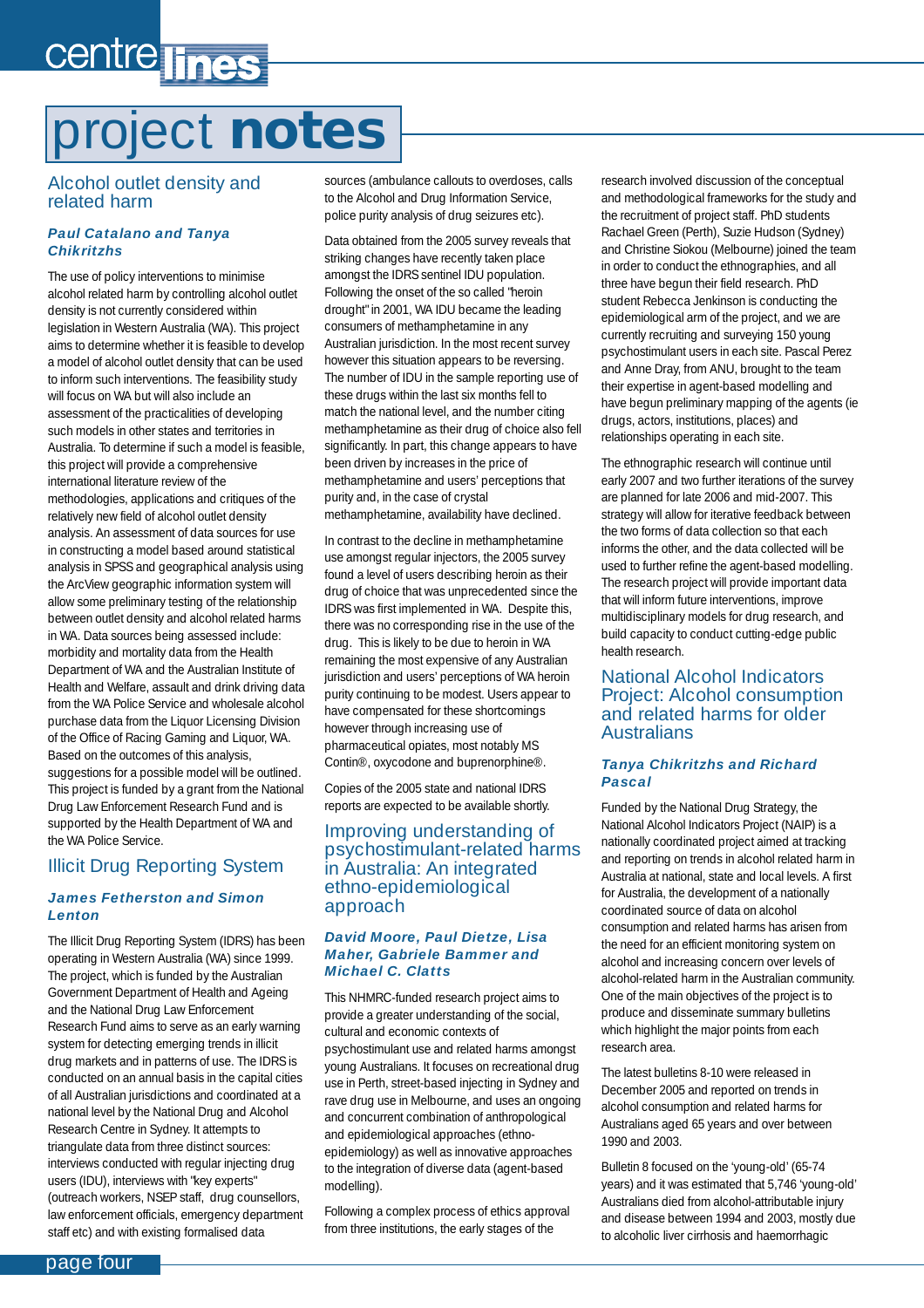stroke. A further 61,000 'young-old' Australians were hospitalised for alcohol-attributable injury and disease over a 9–year period (1993/94–2001/02). Falls, supraventricular cardiac dysrhythmias and alcohol dependence were the most common causes of hospitalisation. Indigenous Australians aged 65–74 years were more than twice as likely as their non-Indigenous counterparts to die from alcohol-attributable causes.

The 'older-old' Australians (75-84 years) were the focus of bulletin 9. An estimated 3,320 'older-old' Australians died from alcohol-attributable injury and disease between 1994 and 2003, and approximately 35,000 'older-old' Australians were hospitalised for alcohol-attributable injury and disease between 1993/94 and 2001/02. Haemorrhagic stroke and alcoholic liver cirrhosis were the most common causes of death. Similarly to the 'young-old', falls were the most common cause of hospitalisations in this age group.

Bulletin 10 completed the series on older Australians and reported trends in alcohol consumption and related harms among Australians aged 85 and over (the 'old-old'). It was found that 1,526 'old-old' Australians died from alcohol-attributable injury and disease between 1994 and 2003, mostly due to strokes and falls. Another 14,800 were hospitalised for alcohol-attributable injury and disease over the 9–year period, 1993/94–2001/02. As with the other age group, falls were by far the most common cause of hospitalisation (over 60% of all alcohol-attributable hospitalisations).

In general, trends in alcohol-attributable mortality were found to be gradually increasing, particularly in the 'older-old' and 'old-old' age

groups. The bulletins also reported that elderly Australians living in non-metropolitan areas were more likely to die from alcohol-attributable causes than those living in the cities.

Copies of all NAIP Bulletins are available on the NDRI website (*www.ndri.curtin.edu.au*) and hard copies can be obtained on request.

### Towards developing a model of care for injecting drug users in hepatitis C treatment: Assessing current services and identifying barriers to participation

#### *Susan Carruthers*

Hepatitis C is a chronic blood borne viral infection resulting in considerable morbidity and mortality and for which there is no protective vaccine. While the prevalence of hepatitis C infection among the general population is low (approximately 1%), among injecting drug users (IDU) it is extremely high (58%). Incidence among this group is also high at approximately 16.9 cases per 100 person years. Conventional blood borne virus prevention strategies targeting IDU (needle and syringe programs, prevention education and illicit drug treatment) appear to have had only a modest effect on the prevalence or incidence of infection among IDU. This is not surprising given the epidemic of hepatitis C among IDU was well established by the time the virus was identified and diagnostic tests became available in 1990. Because the hepatitis C virus is highly infectious and background prevalence is high, reducing transmission among IDU is proving very difficult. Alternative methods of

reducing the prevalence of infection, and hence further transmission, of hepatitis C among IDU are required. One option is to increase the uptake of hepatitis C treatment among IDU, a strategy recommended in 2nd National Hepatitis C Strategy as *'central to the response to hepatitis C in Australia'*.

Despite the availability of an effective hepatitis C treatment in the form of pegylated interferon and ribavirin (referred to as combination therapy or CT) less than 1% of the estimated 185,000 Australians chronically infected with hepatitis C, of whom at least 85% are past or current IDU, have taken up the option. Participation is thought to be constrained by a lack of knowledge of improved treatments and a fear of the sometimes severe side effects of treatment. Furthermore, there is a limited service infra-structure (number, capacity and location of clinical services) and staff to deliver services. Active injecting drug use was an exclusion criteria for CT until 2001, when it was recognised that, with suitable support and access to concomitant illicit drug treatment, IDU could successfully complete treatment regimes, with outcomes similar to those in non-IDU.

This project will identify the barriers and incentives which exist for current IDU in terms of accessing hepatitis C treatment in Perth, Western Australia. The project will also investigate the local health and medical services which are currently available to support IDU during hepatitis C treatment, identify gaps in these services and suggest future links with essential services such as drug treatment. In consultation with key stakeholders around Australia the findings from this project will be used to develop a model of care for treatment of hepatitis C among IDU.

# **NDRI 20th Anniversary International Research Symposium**

The National Drug Research Institute (NDRI) is hosting a two-day International Research Symposium in Perth, Western Australia, on 25<sup>th</sup> and 26<sup>th</sup> September 2006.

While marking the  $20<sup>th</sup>$  year of NDRI operation, the symposium will gather an eminent collection of international and Australian experts on drug and alcohol policy, prevention and harm minimisation.

Keynote speakers will reflect on the aims of the National Drug Strategy, the achievements of the drug and alcohol research sector in Australia, and examine current challenges and chart future directions for the field.

The confirmed list of speakers for the Symposium, which is sponsored by the Australian Government Department of Health and Ageing, already includes Robin Room, Wayne Hall, Gerry Stimson, Kate Graham and Harold Holder.

Numbers are limited and registration will be by application.

*For more information, visit www.ndri.curtin.edu.au.*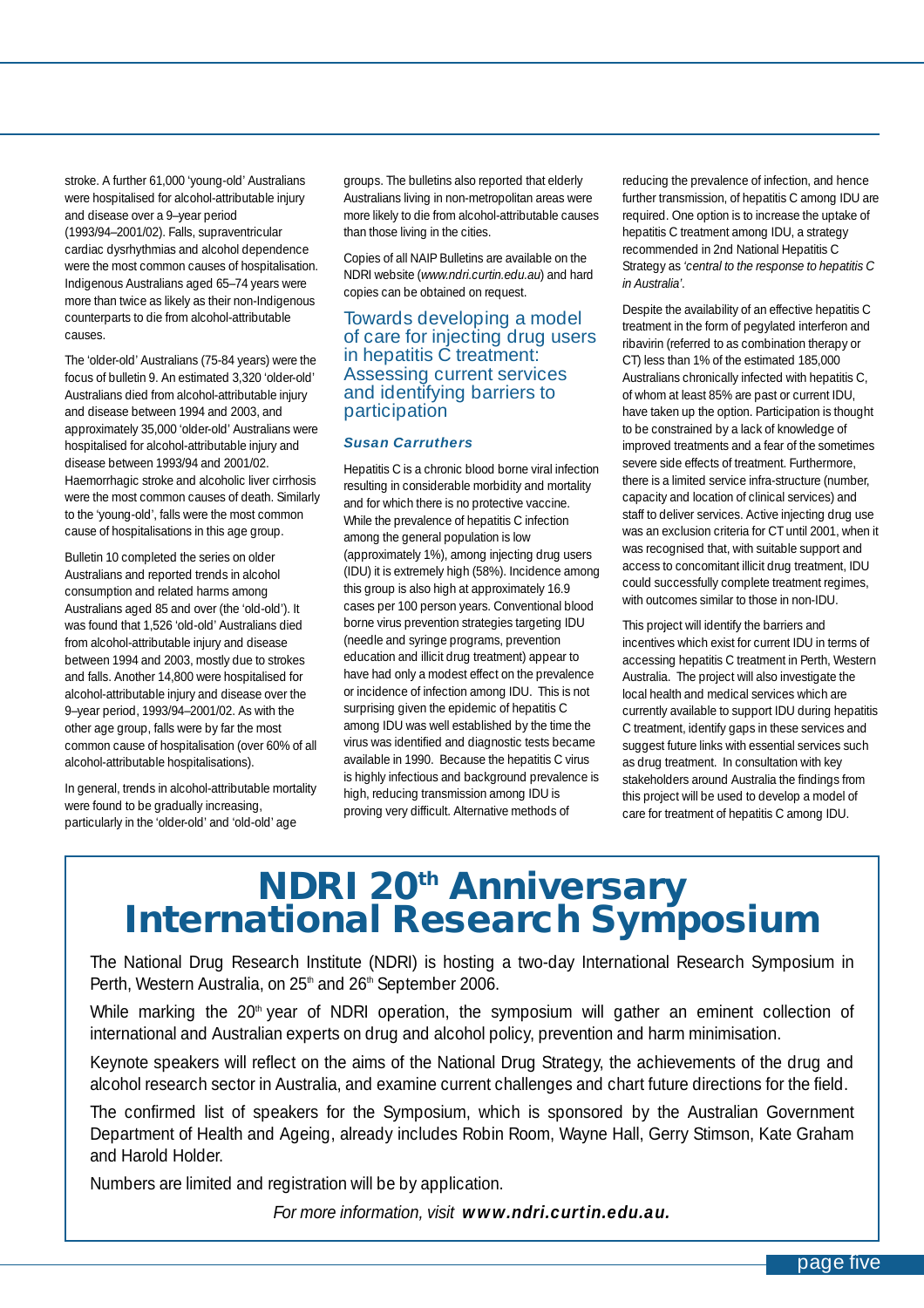## <span id="page-5-0"></span>centre lines ab**stracts**

### Preventing hepatitis C: What can positive injectors do?

#### *Susan Carruthers*

### *Drug and Alcohol Review, 2005, 24, (2), pp 193-198*

The majority of blood borne virus prevention research among injectors is concerned with preventing initial exposure to hepatitis C. However, the prevalence of hepatitis C among injectors is between 50% and 60%, indicating that for at least half of those who inject, the aim should be to prevent further transmission of the virus to those with whom they inject. Hence, the major aim was to investigate what risk management strategies hepatitis C positive injectors might take to prevent further transmission of the virus. A secondary aim of this study was to document the experiences of hepatitis C positive injectors with the medical management of their infection, its consequences on their health and discrimination associated with their infection.

A total of 111 hepatitis C positive injectors were recruited and interviewed with a questionnaire designed to gather information regarding current and past injecting behaviours, experiences with living with hepatitis C and risk management strategies (RMS) outlined in response to a series of hypothetical scenarios. The recorded RMS indicated that the majority of respondents recognised the risks associated with the various injecting and lifestyle scenarios and could describe actions by which they could reduce those risks. However, examination of RMS revealed that while some would indeed eliminate the risk of further transmission, others would be less effective because they either relied on unproven methods of removing viral material from used needle and syringes or they assumed that other injectors had knowledge equivalent to that of the respondent.

In terms of living with the virus, this investigation revealed that many had made a variety of changes to both their lifestyles and injecting behaviours as a result of their diagnosis and were experiencing varying levels of symptomology. Furthermore, there was limited participation in the medical management of hepatitis C infection. The majority had also experienced some level of discrimination, although it was unclear what proportion of this was related to their hepatitis C as opposed to the fact they were injecting drug users. The report concludes with a number of recommendations for future research in the area of preventing further transmission of hepatitis C and the need to increase injectors' participation in the medical management of infection.

### Implicit and explicit learning in aged and young adults

### *Richard Midford and Kim Kirsner*

### *Aging, Neuropsychology and Cognition, 2005, 12, pp 359-387*

There is a wealth of evidence that learning ability declines with age. In almost all of the studies however, the performance measures employed are explicit, even though research has consistently indicated that aged adults have well preserved implicit learning ability. This suggests that under certain circumstances aged adults should be at no great learning disadvantage in comparison to young adults. This experiment used the artificial grammar-learning paradigm, developed by Reber, in a 2 X 2 factorial design that involved systematic manipulation of grammatical complexity and rule provision. The study explored how each combination of conditions influenced explicit or implicit learning and the relationship between learning style and performance by aged and young adults. Learning was assessed primarily by recognition accuracy, involving correct and incorrect grammar exemplars. However, reaction time, error pattern, reliability, and verbal report data was also collected as a way of confirming and providing added detail on learning performance patterns. Aged adults, irrespective of experimental learning conditions, evidenced a remarkably consistent reaction time deficit. In contrast, the accuracy differential between age groups varied markedly across the four treatments. The most salient contrast occurred between complex grammar, without rules, where there was no difference in accuracy between the two age groups and simple grammar, with rules, where the difference was greatest. This change in learning performance between these two conditions indicates that aged adults will learn as well as young adults in situations where the knowledge domain is conducive to implicit learning.

### Evaluation of the *In Touch* training program for the management of alcohol and other drug use issues in schools

### *Richard Midford, Deb Wilkes and Deidre Young*

### *Journal of Drug Education, 2005, 35, (1), pp 1-14*

*In Touch* is a professional training program designed to develop staff skills and support structures that enable schools to manage alcohol and other drug (AOD) matters in a coordinated manner, maximising beneficial outcomes for at risk students while maintaining school discipline

and community relationships. This study is an evaluation of the impact of the program on AODrelated knowledge, attitudes and activity of participating school staff and on AOD management practice in their schools.

Data from 53 intervention participants and 21 controls were compared at pre and post intervention. These data indicated a 46% increase in AOD knowledge among those who participated in *In Touch* training. Attitudes favourable to integrated, supportive management of AOD issues also increased significantly in this group, as did desirable practice. However, change in school practice was limited. Significantly more schools whose staff participated in *In Touch* training had a written drug policy at post intervention, but schools' usual responses to AOD-related incidents were substantially the same. These findings indicate that professional training on the management of AOD matters can change the understanding and practice of individual staff members but a broader program is required if school structures and practice are to be substantially influenced.

### The regulation of research by funding bodies: An emerging ethical issue for the alcohol and other drug sector?

### *Peter Miller, David Moore and John Strang*

#### *International Journal on Drug Policy 2006, 17, (1), pp 12-16*

The degree to which funding bodies can and do control the content and dissemination of research products raises important issues which need to be openly debated by the alcohol and other drug (AOD) sector. Current policies relating to censorship and other means of controlling research topics or output are explored alongside an examination of how some institutions, particularly some academic journals, deal with such issues. We argue that regulation of research by funding bodies clearly contravenes the scientific ideal of freedom of information and open access to knowledge. Using international ethical guidelines, we also demonstrate that regulation raises concerns in relation to the ethical concept of beneficence. A number of examples specific to harm reduction strategies are presented in order to demonstrate how censorship might conceivably increase the harms associated with drug use. The commentary closes with recommendations concerning the establishment of the prevalence of censorship and other forms of control over research in the AOD sector, and the role that ethics committees, journal editorial boards and professional societies might play in resisting the imposition of unacceptable conditions on publication of findings.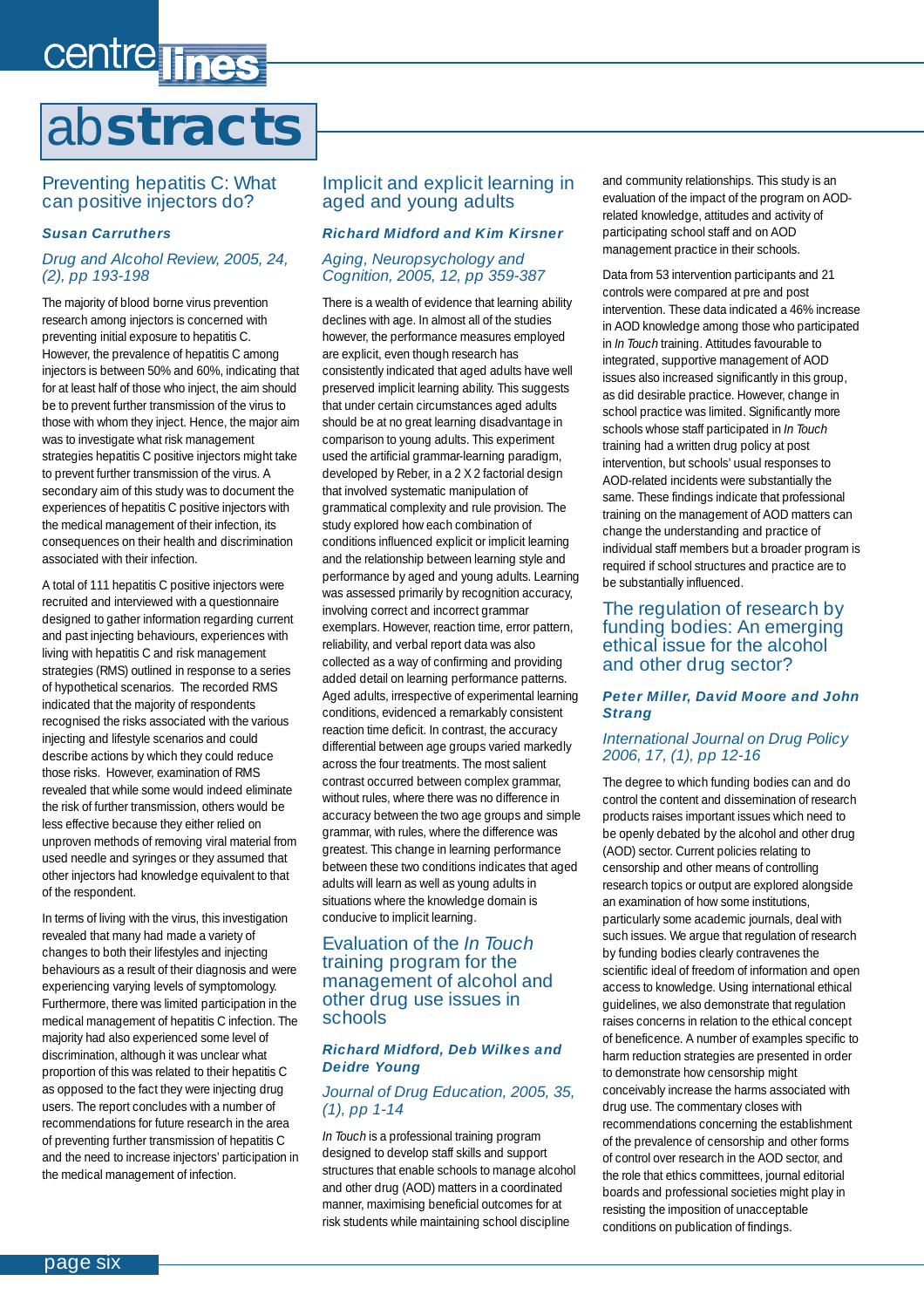<span id="page-6-0"></span>The cannabis infringement notice scheme in Western Australia: A review of policy, police and judicial perspectives

#### *Adam Sutton and David Hawks*

### *Drug and Alcohol Review, 2005, 24, (4), pp 331-336*

Western Australia became the fourth Australian jurisdiction to adopt a 'prohibition with civil penalties scheme' for minor cannabis offences when its Cannabis Infringement Notice (CIN) scheme became law on March 22, 2004. This study examined the attitudes and practices of policy makers, members of the law enforcement, magistracy and other judicial sectors involved in enforcing the new scheme, and their views as to its likely impact on the drug market. As part of the pre-post evaluation of the legislative reforms, a sample of 30 police, other criminal justice personnel and policy makers have been qualitatively interviewed. Data were collected both at the pre-implementation stage (March and June 2003) and shortly after the Act became operational (mid-June 2004).

The Western Australian Police Service's implementation of the CIN scheme has been extremely professional. However, these early results suggest that while the CIN scheme has been designed to take into account problems with similar schemes elsewhere in Australia, possible problems include: some operational police being unsure about the operation of the scheme; expected savings in police resources will probably be reduced by procedures which require offenders to be taken back to the station rather than issuing notices on the spot as intended; probable net widening; problems with exercise of police discretion to issue a CIN; and public misunderstanding of the scheme.

In the early months of the scheme, understanding of the new laws among both police and members of the public was far from perfect. For the system to achieve the outcomes intended by legislators, it is essential that levels of understanding improve. Media and other campaigns to inform the public that cannabis cultivation and use remain illegal, and to warn about risks associated with cannabis use, should be extended. As it will be at least 18 months before the scheme is operationally settled in, the media and others should be cautious about reading too much into police data on numbers of notices issued and on rates of compliance.

## recent **publications**

### MONOGRAPHS AND TECHNICAL REPORTS

**Chanteloup, F., Lenton, S., Barratt, M.J. and Fetherston, J.** (2005) *Effects of the Western Australian Cannabis Infringement Notice Scheme on regular cannabis users regarding attitudes, use, and drug market factors – Baseline, Year 1.* National Drug Research Institute, Perth. ISBN: 1740674057

**Chikritzhs, T.** (2005) Scoping document: *Updating alcohol aetiologic fractions.* National Drug Research Institute, Perth.

**Chikritzhs, T. and Pascal, R.** (2005) *Trends in alcohol consumption and related harms for Australians aged 65 to 74 years (the 'youngold'), 1990-2003. National Alcohol Indicators Project, Bulletin No.8.* National Drug Research Institute, Perth.

**Chikritzhs, T. and Pascal, R.** (2005) *Trends in alcohol consumption and related harms for Australians aged 75 to 84 years (the 'olderold'), 1990-2003. National Alcohol Indicators Project, Bulletin No.9.* National Drug Research Institute, Perth.

**Chikritzhs, T. and Pascal, R.** (2005) *Trends in alcohol consumption and related harms for Australians aged 85 years and older (the 'oldold'), 1990-2003. National Alcohol Indicators Project, Bulletin No.10.* National Drug Research Institute, Perth.

**Farringdon, F. and Lenton, S.** (2005) *Effects of the Western Australian Cannabis Infringement Notice Scheme on the attitudes and drug use of school children – Baseline, Year 1.* National Drug Research Institute, Perth. ISBN: 140674081

**Fetherston, J. and Lenton, S.** (2005) *Effects of the Western Australian Cannabis Infringement Notice Scheme on public attitudes, knowledge and use – Baseline, Year 1.* National Drug Research Institute, Perth. ISBN: 1740674065

**Lenton, S., Chanteloup, F., Fetherston, J., Sutton, A., Hawks, D.V., Barratt, M.J. and Farringdon, F.** (2005) *An evaluation of the impact of changes to cannabis law in WA – Summary of the Year 1 findings. National Drug Law Enforcement Research Fund, Monograph No. 12.* Commonwealth of Australia, Canberra.

**Sutton, A. and Hawks, D.V.** (2005) *Review of policy makers, police and judicial perspectives on the Western Australian Cannabis Infringement Notice Scheme: Baseline, Year 1.* National Drug Research Institute, Perth. ISBN: 1740674073

### PUBLISHED ARTICLES, CHAPTERS AND BOOKS

**Carruthers, S.J.** (2005) Preventing hepatitis C: What can positive injectors do? *Drug and Alcohol Review, 24, (2), pp 193-198.*

**Chikritzhs, T., Stockwell, T.R. and Pascal, R.** (2005) Alcohol taxes save lives: Response to Holder. *Addiction, 100,* pp 1885-1886.

**Loxley, W., Gray, D., Wilkinson, C., Chikritzhs, T., Midford, R. and Moore, D.** (2005) Alcohol policy and harm reduction in Australia. *Drug and Alcohol Review, 24,* (6), pp 559 - 568.

**Midford, R., Wilkes, D. and Young, D.** (2005) Evaluation of the In Touch Training Program for the Management of Alcohol and Other Drug Use Issues in Schools. *Journal of Drug Education, 35,* (1), pp 1-14

**Midford, R. and Kirsner, K.** (2005). Implicit and Explicit Learning in Aged and Young Adults. *Aging, Neuropsychology, and Cognition, 12,* pp 359-387.

**Miller, P., Moore, D. and Strang, J.** (2006) The regulation of research by funding bodies: an emerging ethical issue for the alcohol and other drug sector? *International Journal on Drug Policy, 17,* (1), pp 12-16.

**Northcote, J.** (2006) Focus groups. *Of Substance, 4,* (1), pp 16-17.

**Northcote, J.** (2006) Nightclubbing and the search for identity: Making the transition from childhood to adulthood in an urban milieu. *Journal of Youth Studies, 9,* (1), pp 1-16.

**Sutton, A. and Hawks, D.** (2005) The Cannabis Infringement Notice Scheme in Western Australia: a review of policy, police and judicial perspectives. *Drug and Alcohol Review, 24,* (4), pp 331-336.